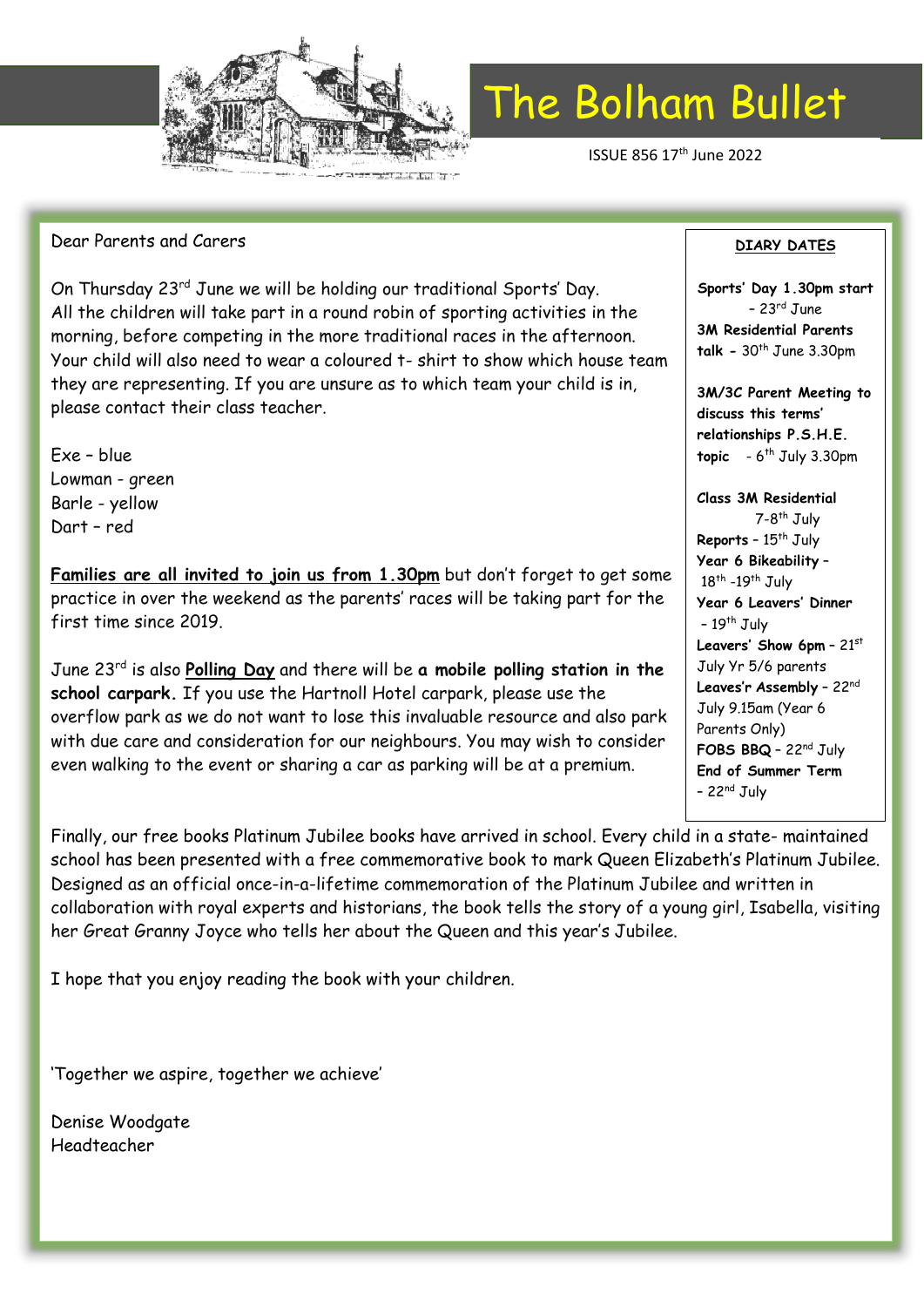

ISSUE 856 17th June 2022

#### **LEARNING LEAVES**

#### **CLASS 1**

Zoe Stevens – For her careful explanation of how to find a half. Well done. Caleb Hubery – For developing the skill of working independently and not waiting for an adult. Well done.

#### **CLASS 2**

Livvy Johnson – Excellent work on her recount of her trip to Greece. Jacob Davis – Making some great music in ICT using the 25equence program.

#### **CLASS 3 (C)**

Lilly Wedgery – For the amazing effort she puts into her instructions on how to make a Mummy. You have produced an excellent guide!

### **CLASS 3 (M)**

Cohen Hooper – For his excellent work in Maths. His perseverance and determination mean that he has pushed through and even made it to challenge tasks! You should be VERY PROUD!

#### **SPECIAL MENTIONS**

#### **CLASS 1**

Special mention to Mollie Wedgery for being a kind and helpful member of the class.

#### **CLASS 2**

Special mention to everyone for their excellent behaviour on our school trip. Special mention to Harriet Wych and Sophia Kendryna for their excellent maths discussion on how to solve 7x7 and Felix Pickering and Jayden Rees for their excellent maths discussion about multiplying large numbers by 4.

#### **CLASS 3 (C)**

Special mention to Eden Hubery and Ava Johnson for their hard work with the 99 club. Keep it up!

#### **CLASS 3 (M)**

Special mention to Jack Snell for his amazing work ethic in Maths. He has been completely on the ball and always supports Cohen to ensure he doesn't leave anyone behind.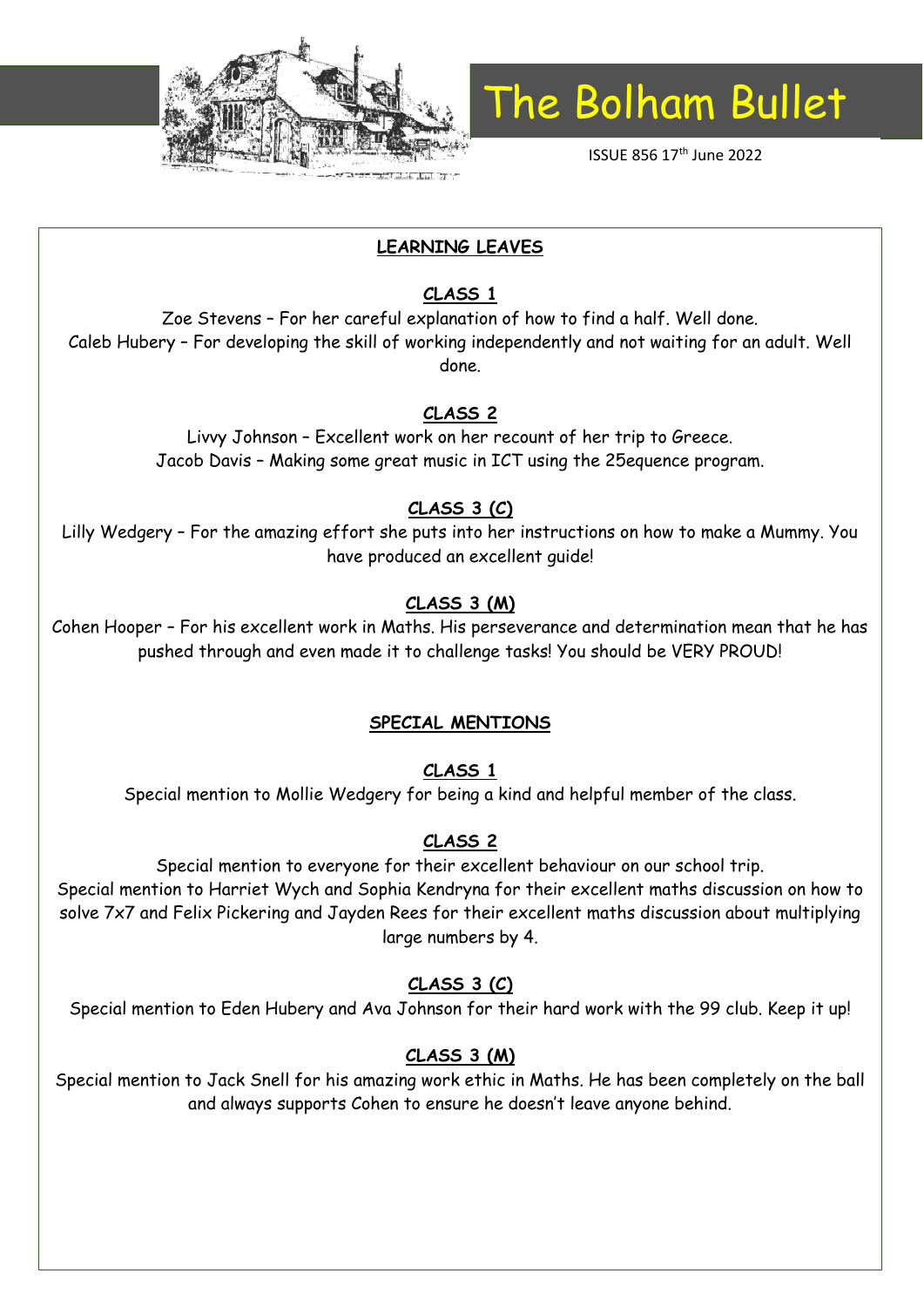

ISSUE 856 17<sup>th</sup> June 2022

#### **PARKING**

Please can we ask that you do not park in the bus bay outside of school when dropping off and collecting children from school. Thank you.

### **THE 99 CLUB**

Congratulations to those children who achieved the following badges this week:

| 7 Club        | 8 Club           | 9 Club             | 11 Club     |
|---------------|------------------|--------------------|-------------|
| Eilidh Coutts | Ruby Cooke       | <b>Emily Guest</b> | Bobbi Hobbs |
| Max Alexander | Henry Davis      |                    |             |
|               | Joseph Withers   |                    |             |
|               |                  |                    |             |
|               |                  |                    |             |
| 66 Club       | 88 Club          | 99 Club            |             |
| Cohen Hooper  | Sienna Hutchings | Josh Reed          |             |
|               |                  |                    |             |
|               |                  |                    |             |
|               |                  |                    |             |

| <b>GOLDEN MILE</b>                                               |                         |  |                         |  |  |  |
|------------------------------------------------------------------|-------------------------|--|-------------------------|--|--|--|
| Results for the Golden Mile trophy for this week are as follows: |                         |  |                         |  |  |  |
|                                                                  | <b>KS1</b>              |  | KS <sub>2</sub>         |  |  |  |
|                                                                  | $1st$ Class 1           |  | $1st$ Class 3M          |  |  |  |
|                                                                  | 2 <sup>nd</sup> Class 2 |  | 2 <sup>nd</sup> Class 4 |  |  |  |
|                                                                  |                         |  | 3rd Class 3C            |  |  |  |
|                                                                  |                         |  |                         |  |  |  |
| Mr Hodge                                                         |                         |  |                         |  |  |  |